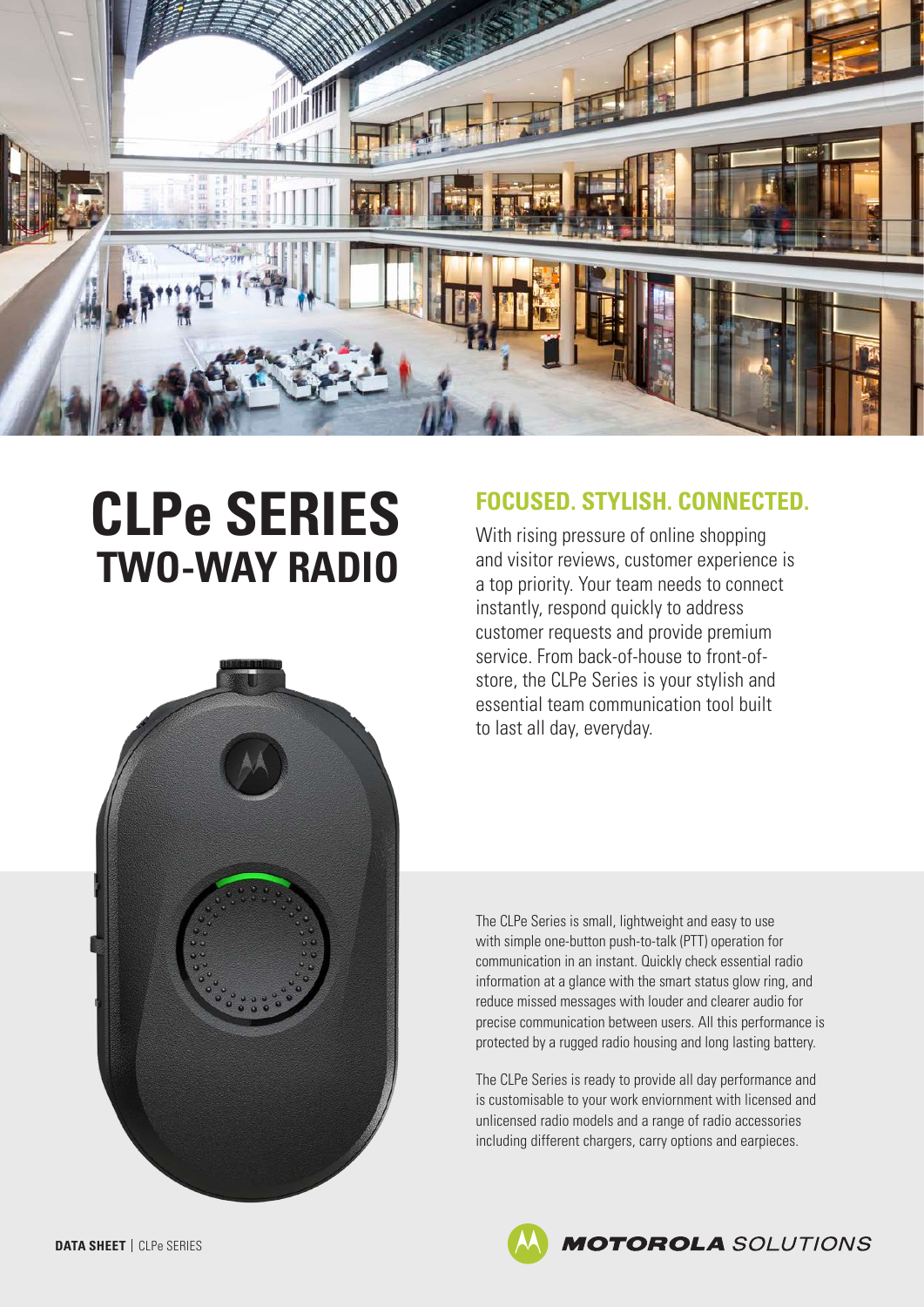

# **FEATURES TO KEEP YOU CONNECTED**



# **STYLISH, COMPACT AND DURABLE DESIGN**

A sleek design, small enough to fit in the palm of your hand. IP54 and Military Standard 810H rated to survive dust, water, vibration, shock and temperature extremes.



# **OVERSIZED PTT BUTTON**

Centrally located for easy use without the need to look at the radio.



### **SMART STATUS GLOW RING**

The glow ring around the PTT button indicates active channel, radio transmit & receive, scan, volume level and battery level, making radio status checks easy and intuitive.



### **UP TO 18 HOUR BATTERY LIFE**

Power through a full shift with up to 18 hours of battery life from a full charge.



#### **AUDIO, CARRY, AND CHARGING ACCESSORIES**

Compliment your workstyle with a variety of accessories exclusively designed for the CLPe Series.



# **ESCALATE CALL**

Initiate an important call or alert users on another channel to immediately communicate a message in high-risk situations, keeping your teams and assets safer when an incident occurs.



# **VOICE GUIDED NAVIGATION**

Help your staff to easily learn the system with voice guided menus. The CLPe allows you to use pre-defined voice prompts for your channels or add custom voice prompts to help your staff identify the channel they should be using.



# **8 CHANNELS & 219 PRIVACY CODES**

Multiple channels give you the flexibility to keep different teams on separate channels and keep your staff focused on their roles. Privacy codes can be added to protect communications from neighbouring groups.

# **KEY FEATURES**

- VOX hands free
- 6 call tones
- Mute
- 15 volume levels
- Scan/monitor
- Antimicrobial coating1
- Customer programming software (CPS)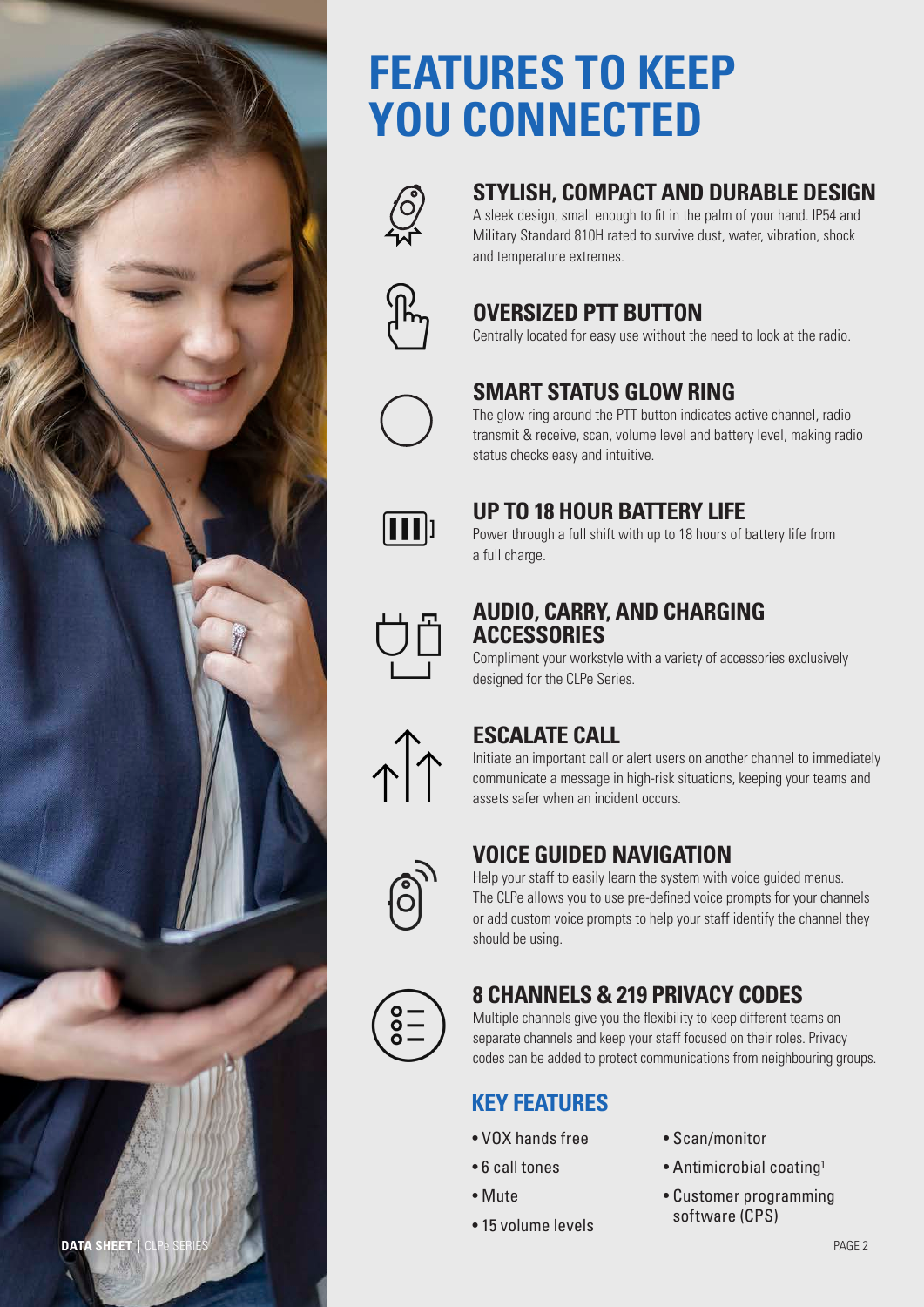



#### **GENERAL SPECIFICATIONS**

|                                                                                          | <b>CLP107e</b>                                                                                                   |
|------------------------------------------------------------------------------------------|------------------------------------------------------------------------------------------------------------------|
| Frequency Band                                                                           | UHF<br>450-470 MHz                                                                                               |
| Range <sup>3</sup><br>With Repeater:                                                     | Unit to Unit:<br>9,200 m <sup>2</sup> (100k SqFt.) / 10 Floors<br>23,200 m <sup>2</sup> (250k SqFt.) / 20 Floors |
| <b>Channel Capacity</b>                                                                  | 8                                                                                                                |
| <b>Repeater Capability</b>                                                               | Yes                                                                                                              |
| Channel Bandwidth                                                                        | 12.5/20/25 kHz                                                                                                   |
| PL Codes (Privacy Codes)                                                                 | $39$ std + 6 custom                                                                                              |
| DPL Codes (Privacy Codes)                                                                | 84 std + 84 inverted<br>$+6$ custom                                                                              |
| Average Battery Life @ 5/5/90 with Standard Li-Ion<br>Battery BT90 1800 mAh <sup>5</sup> | 18 hours                                                                                                         |
| Radio Dimensions (H x W x D):                                                            | 90 0 x 51 0 x 25 0 mm<br>3 55 x 2 00 x 0 98 inches                                                               |
| Weight: Radio w/Standard Li-Ion<br>Battery BT90                                          | 95q                                                                                                              |

#### **RECEIVER**

|                                             |                          | <b>CLP107e</b>      |
|---------------------------------------------|--------------------------|---------------------|
| Sensitivity (12 dB SINAD)                   |                          | - 122 dBm (0.18 uV) |
| <b>Adjacent Channel Selectivity</b>         | @ 12.5 kHz:<br>@ 25 kHz: | 60 dB<br>65dB       |
| Intermodulation Rejection                   |                          | 60 dB               |
| Spurious Response Rejection (Blocking 1Mhz) |                          | 80 dB               |
| Audio Distortion                            |                          | $< 5\%$             |
| CSO Hum & Noise @ 12 5kHz                   |                          | $-50dB$             |
| PI Hum & Noise @ 12 5kHz                    |                          | $-50dB$             |
| Radiated Spurious Emissions (< 1GHz)        |                          | $<$ - 54 dBm        |
| Radiated Spurious Emissions (> 1GHz)        |                          | $<-52$ dBm          |
| Audio Output @ <5% Distortion               |                          | 10 mW @ 16 ohms     |
|                                             |                          |                     |

#### **ENVIRONMENTAL SPECS**

| Operating Temperature  | $-30^{\circ}$ C to $+60^{\circ}$ C <sup>6</sup> (Radio) |
|------------------------|---------------------------------------------------------|
| Shock & Vibration      | Polycarbonate Housing Passes EIA 603                    |
| Humidity               | Satisfied FIA 603                                       |
| Dust & Water Intrusion | <b>IP54</b>                                             |

#### **TRANSMITTER**

|                                          |             | <b>CLP107e</b>  |  |
|------------------------------------------|-------------|-----------------|--|
| <b>RF Output</b>                         | High:       | 1 Watt          |  |
|                                          | Low:        | 0.5 Watts       |  |
| <b>Frequency Stability</b>               |             | $< 2.5$ ppm     |  |
| Spurs & Harmonics                        |             | $<-45$ dBc      |  |
| FM Hum<br>@ 12.5 kHz without companding: |             | $-40dB$         |  |
| & Noise                                  | @ 25 kHz:   | $-45dB$         |  |
| Modulation                               | @ 12.5 kHz: | $+2.5$ kHz      |  |
| Limiting                                 | @ 25 kHz:   | $± 5.0$ kHz     |  |
| Adjacent Channel Power<br>@ 12.5 kHz:    |             | 60 dBc          |  |
|                                          | @ 25 kHz:   | 70 dBc          |  |
| Radiated Spurious Emissions (<1 GHz)     |             | $<$ - 20 dBm    |  |
| Radiated Spurious Emissions (>1 GHz)     |             | $<$ - 13 dBm    |  |
| Audio Frequency Response (0.3 - 3.0 kHz) |             | $+1$ to $-3$ dB |  |
| Audio Distortion                         |             | $< 2\%$         |  |